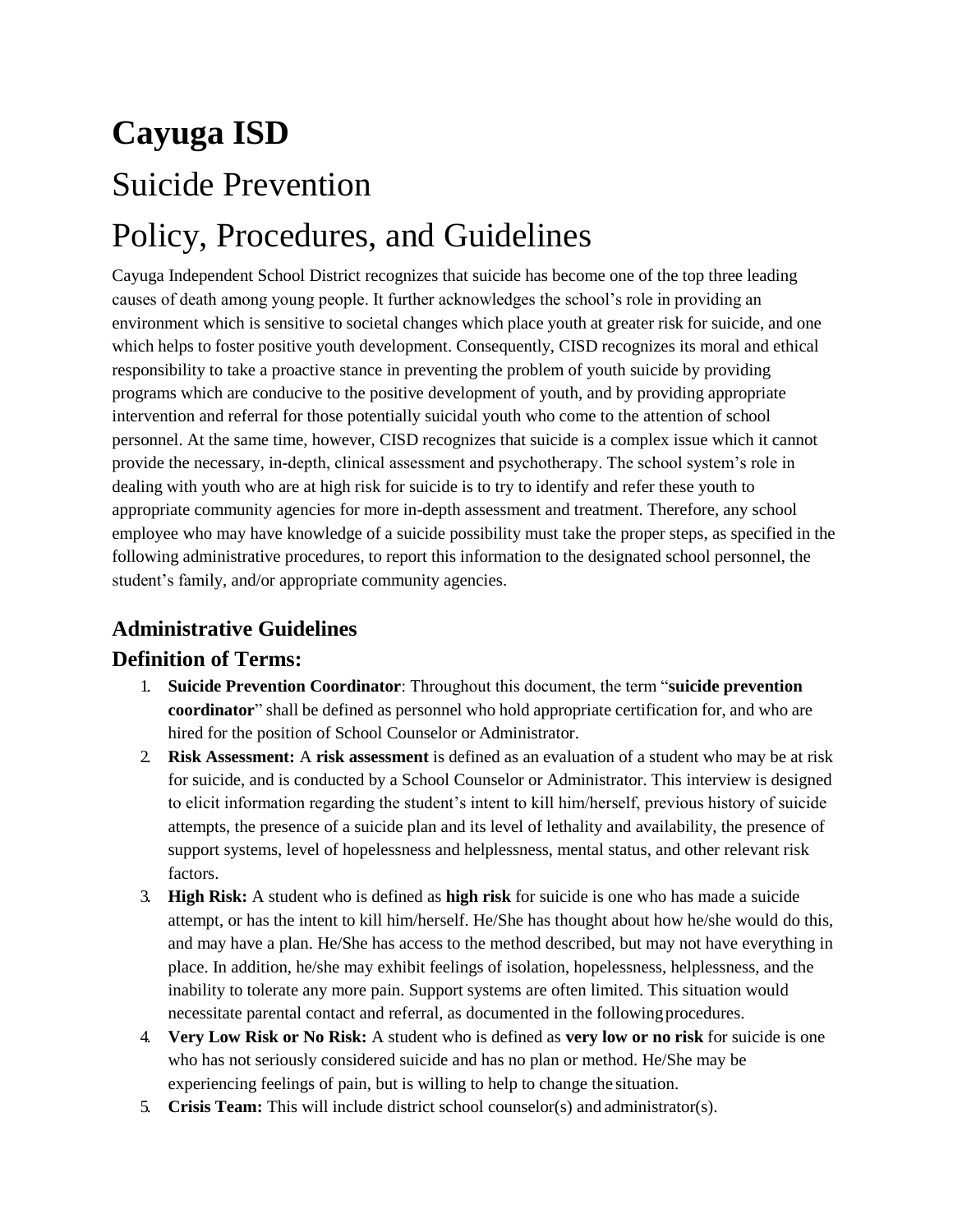- 6. **Mental Health:** A state of mental and emotional being that can impact choices and actions that affect wellness. Mental health problems include mental and substance usedisorders.
- 7. **Post-intervention:** Suicide post-intervention is a crisis intervention strategy designed to reduce the risk of suicide and suicide contagion, provide the support needed to help survivors cope with a suicide death, address the social stigma associated with suicide, and disseminate factual information after the suicide death of a member of the school community.
- 8. **Risk Factors for Suicide:** Characteristics or conditions that increase the chance that a person may try to take his or her life. Suicide risk tends to be highest when someone has several risk factors at the same time. Risk factors may encompass biological, psychological, and/or social factors of the individual family, and environment.
- 9. **Self-harm:** Behavior that is self-directed and deliberately results in injury or the potential for injury to oneself can be categorized as either non-suicidal or suicidal. Although self-harm often lacks suicidal intent, youth who engage in self-harm are more likely to attempt suicide.
- 10. **Suicide:** Death caused by self-directed injurious behavior with any intent to die as a result of the behavior. Note: The coroner or medical examiner's officer must first confirm that the death was a suicide before any school official may state this as the cause of death.
- 11. **Suicide Attempt:** A self-injurious behavior for which there is evidence that the person had at least some intent to kill himself or herself. A suicide attempt may result in death, injuries, or no injuries. A mixture of ambivalent feelings, such as wish to die and desire to live, is a common experience with most suicide attempts. Therefore, ambivalence is not a sign of a less serious or less dangerous suicide attempt.
- 12. **Suicidal Behavior:** Suicide attempts, intentional injury to self-associated with at least some level of intent, developing a plan or strategy for suicide, gathering the means for a suicide plan, or any other overt action or thought indicating intent to end one's life.
- 13. **Suicide Contagion:** The process by which suicidal behavior or a suicide influences an increase in the suicidal behaviors of others. Guilt, identification, and modeling are each thought to play a role in a contagion. Although rare, suicide contagion can result in a cluster of suicides.
- 14. **Suicidal Ideation:** Thinking about, considering, or planning for self-injurious behavior which may result in death. A desire to be dead without a plan or intent to end one's life is still considered suicidal ideation and should be taken seriously.

## **Prevention of Suicide**

Cayuga ISD will undertake the following tasks in order to promote conditions that reduce the risk of possible youth suicide:

- 1. Conduct, and encourage others to conduct, activities designed to raise student, parent, staff, and community awareness about the problem of youth suicide.
- 2. Work collaboratively with community agencies for the purpose of fostering healthy youth development within the community as well as facilitating appropriate student referrals.
- 3. Provide developmentally-based curriculum to foster positive self-esteem, and the abilities to effectively cope with loss, to identify and utilize appropriate support systems, and to recognize and respond appropriately to the warning signs of suicide.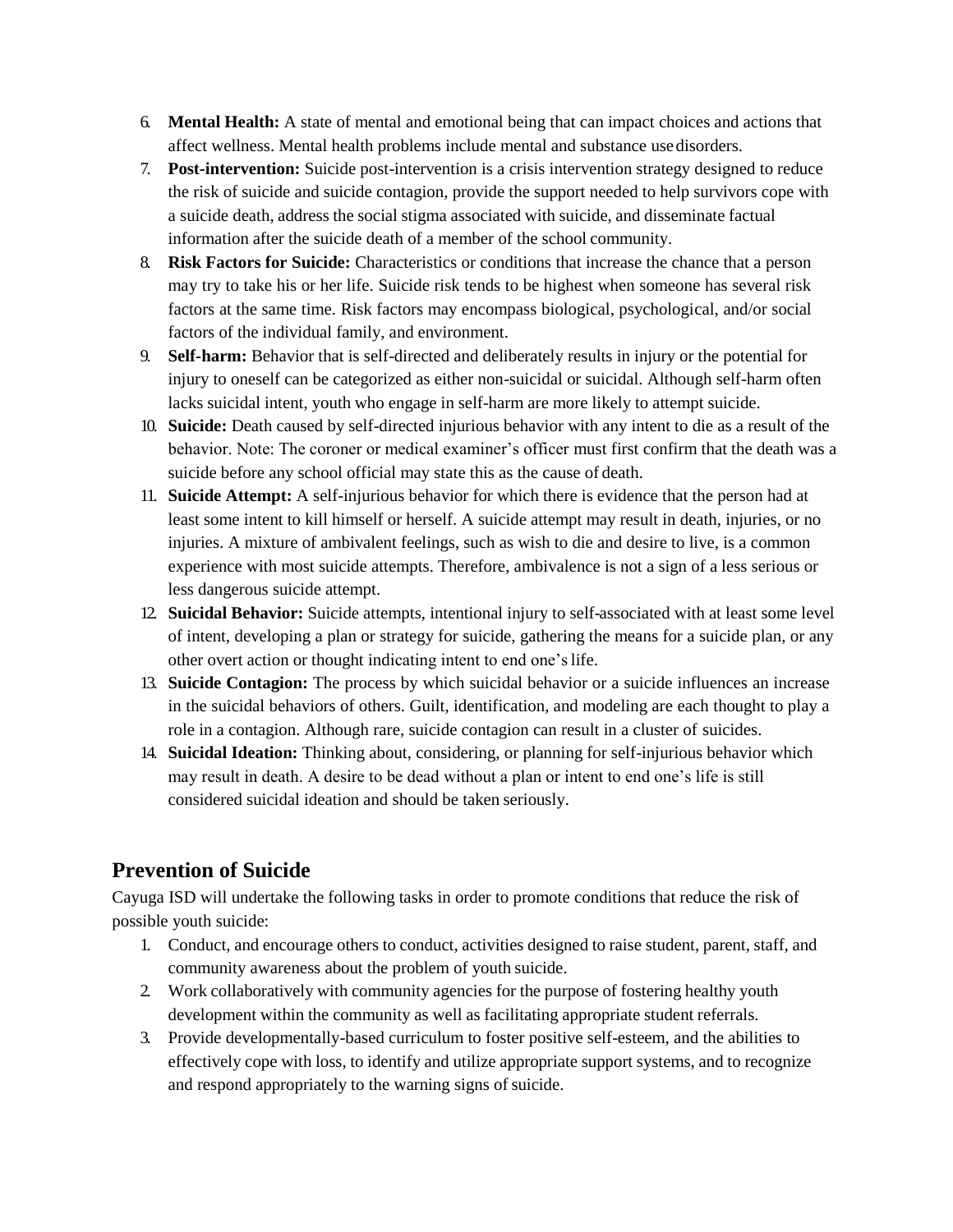#### **Identification**

While no one risk factor in itself proves suicidal intent, the presence of a combination of factors may indicate a need for further assistance. In order to promote good mental health, CISD agrees to respond to students who are experiencing stressful life conditions, and who are demonstrating an inability to cope with these stressors.

High risk students include those who have made a suicide attempt, as well as those who are exhibiting the commonly recognized warning signs of suicide as listed in this document. Staff are encouraged to be sensitive to other signs they believe may indicate a student is suicidal.

#### **Assessment and Referral**

When a student is identified by a staff person as potentially suicidal, ie., verbalizes about suicide, presents overt risk factors such as agitation or intoxication, the act of self-harm occurs, or a student self-refers, the student will be seen by a school counselor within the same school day to assess risk and facilitate referral. If there is no school counselor available an administrator will fill thisrole.

For youth at risk:

- 1. The principal and school suicide prevention coordinator will be made aware of the situation as soon as reasonably possible.
- 2. School staff will continuously supervise the student to ensure his/her safety.
- 3. The school counselor will contact the student's parent or guardian and crisis team as described in the Parent Notification and Involvement section, and will assist the family with urgent referral. When appropriate, this may include calling emergency services or bringing the student to the local Emergency Department, but most cases will involve setting up an outpatient mental health or primary care appointment and communicating the reason for referral to the healthcare provider.
- 4. If the student requires emergency medical attention or outside mental health intervention, the school counselor or other member of the district/campus crisis team will contact the parent/guardian after needed services have been arranged.
- 5. Staff will ask the student's parent or guardian for written permission to discuss the student's health with outside care, if appropriate.
- 6. In order to facilitate such identification, CISD will provide training to all staff and students deemed necessary in recognizing the warning signs for suicide.

#### **Youth Suicide Prevention Programming**

Developmentally-appropriate, student-centered education materials will be integrated into the curriculum of all K-12 health classes. The content of these age-appropriate materials will include 1) the importance of safe and healthy choices and coping strategies, 2) how to recognize risk factors and warning signs of mental disorders and suicide in oneself and others, 3) help-seeking strategies for oneself or others, including how to engage in school resources and refer friends for help. In addition, schools may provide supplemental small-group suicide prevention programming for students.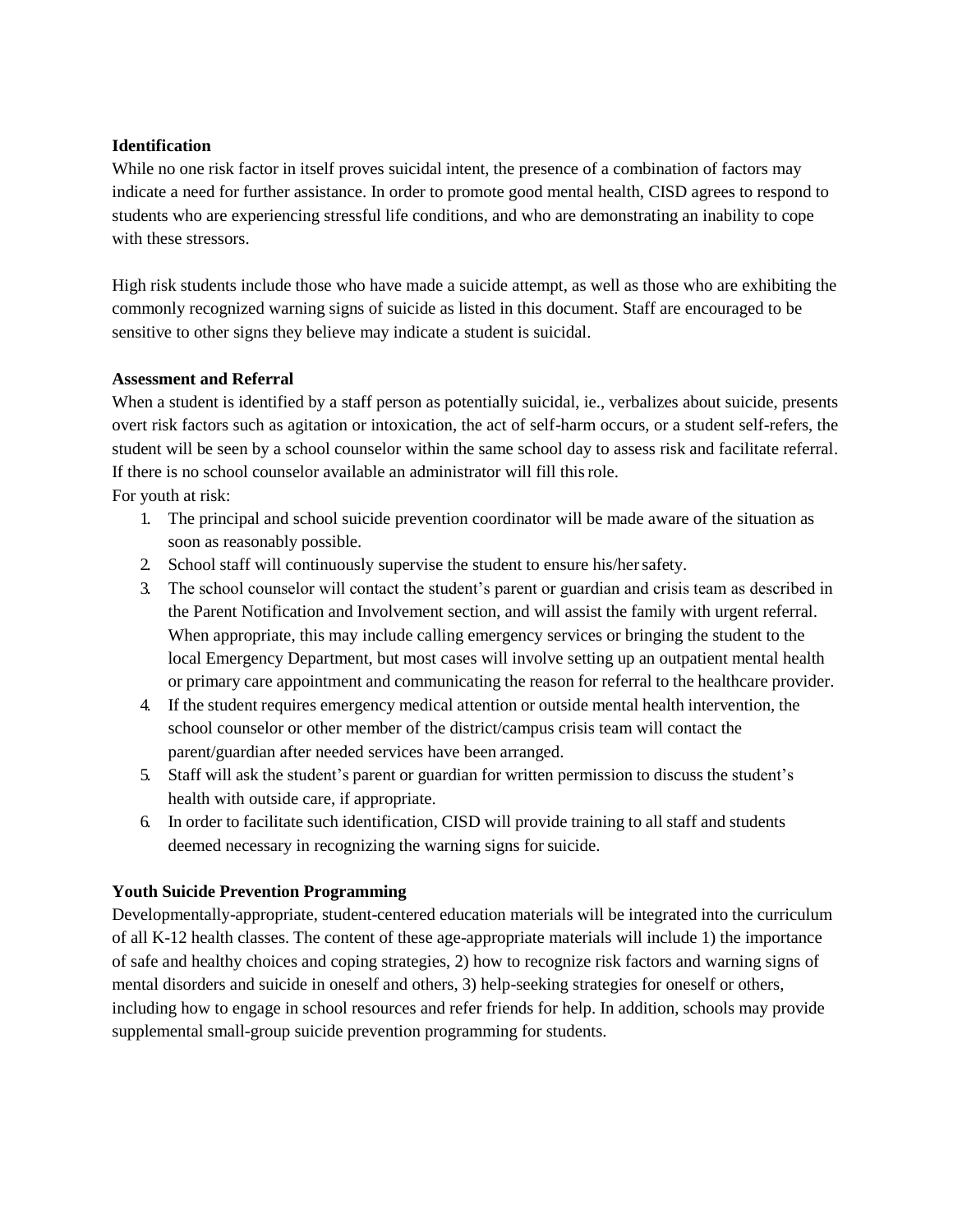#### **Risk Factors and Warning Signs**

- Risk factors for suicide are characteristics or conditions that increase the chance that a person may try to take his or her life. Suicide risk tends to be highest when someone has several risk factors at the same time.
- The most frequently cited risk factors for suicide are:
	- Major depression (feeling down in a way that impacts your daily life) or bipolar disorder (severe mood swings)
	- Problems with alcohol or drugs
	- Unusual thoughts and behavior or confusion about reality
	- Personality traits that create a pattern of intense, unstable relationships or trouble with the law
	- Impulsivity and aggression, especially along with a mental disorder
	- Previous suicide attempt or family history or a suicide attempt or mentaldisorder
	- Serious medical condition and/or pain

#### **Publication and Distribution**

This policy will be distributed annually and included in all student and teacher handbooks and on the school website.

#### **Out-Of-School Suicide Attempts**

If a staff member becomes aware of a suicide attempt by a student that is in progress in an out-of-school location, the staff member will:

- 1. Call the police and/or emergency medical services, such as 911.
- 2. Inform the student's parent or guardian.
- 3. Inform the school suicide prevention coordinator and administrator.

If the student contacts the staff member and expresses suicidal ideation, the staff member should maintain contact with the student (either in person, online, or on the phone). The staff member should then enlist the assistance of another person to contact the police while maintaining verbal engagement with the student.

#### **Parental Notification and Involvement**

In situations where a student is assessed at risk for suicide or has made a suicide attempt, the student's parent or guardian will be informed as soon as possible by the school counselor or administrator. If the student has exhibited any kind of suicidal behavior, the parent or guardian should be counseled on "means restriction," limiting the child's access to mechanisms for carrying out a suicide attempt. Staff will also seek parental permission to communicate with outside mental health care providers regarding their child. Through discussion with the student, school counselor or administrator will assess whether there is further risk of harm due to parent or guardian notification. If the school counselor or administrator believes parent contact will heighten risk, in their professional capacity they may delay such contact as appropriate.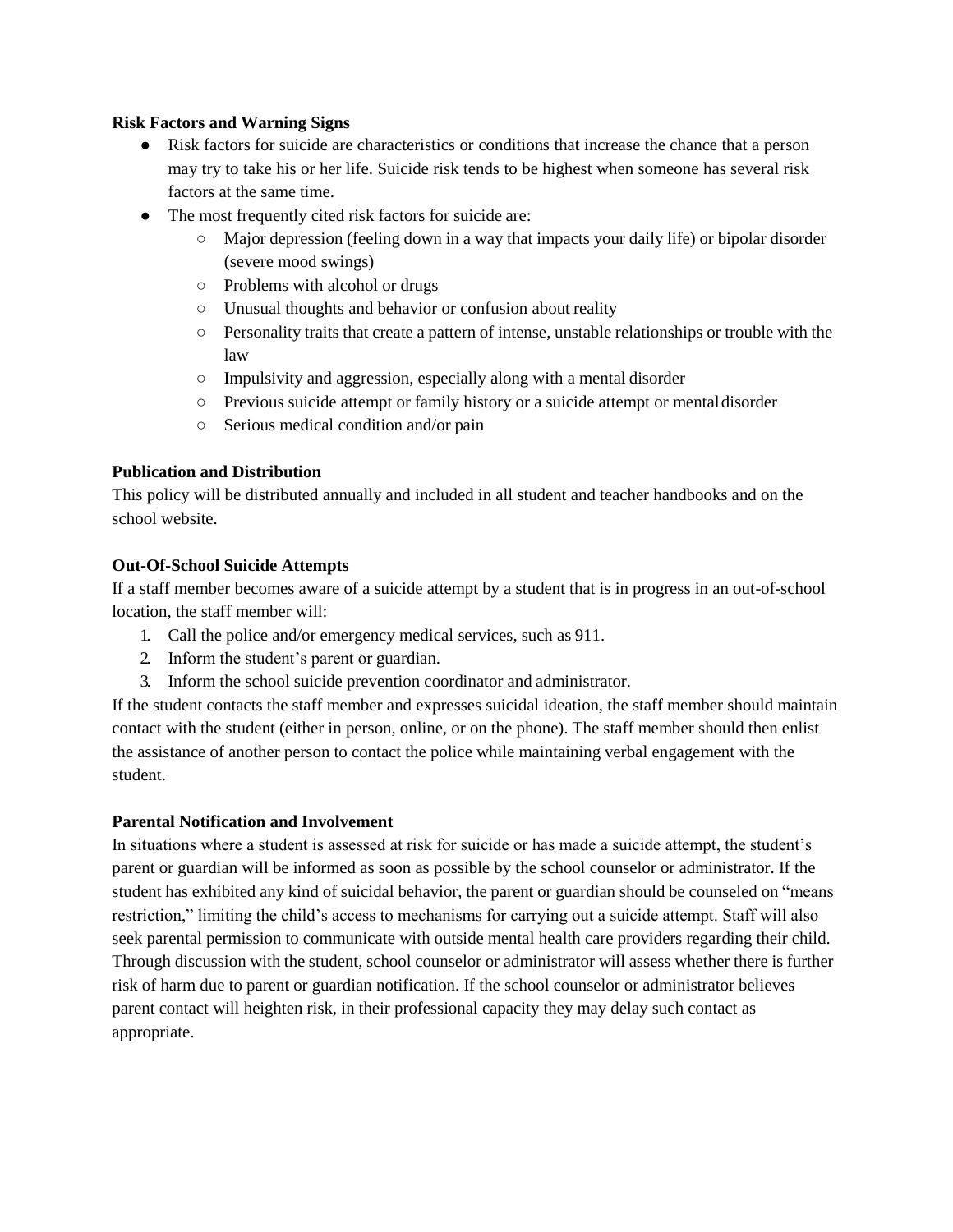#### **In-School Suicide Attempts**

In the case of an in-school suicide attempt, the health and safety fo the student is paramount. In these situations:

- 1. First aid will be rendered until professional medical treatment and/or transportation can be received, following district emergency medical procedures.
- 2. School staff will supervise the student to ensure his/her safety.
- 3. Staff will move all other students out of the immediate area as soon as possible.
- 4. If appropriate, staff will immediately request a mental health assessment for theyouth.
- 5. The school employed counselor or member of the crisis intervention team will contact the student's parent or guardian, as described in the Parental Notification and Involvement section.
- 6. Staff will immediately notify the principal or school suicide prevention coordinator regarding in-school suicide attempt.
- 7. Suicide Intervention Form will be completed. One copy will be filed with the student's counselor at the student's home campus. Another will be filed by the person completing the form and a final copy should be sent to the district suicide prevention coordinator. (See prevention form)

#### **Re-Entry Procedure**

For students returning to school after a mental health crisis (e.g. suicide attempt or psychiatric hospitalization), a school counselor or member of crisis intervention team will meet with the student's parent or guardian, and if appropriate meet with the student to discuss re-entry and appropriate next steps to ensure the student's readiness for return to school.

- 1. A school counselor or other designee will be identified to coordinate with the student, his/her parent or guardian, and any outside mental health care providers.
- 2. The parent or guardian will provide documentation from a mental health care provider that the student has undergone examination and that he/she is no longer a danger to him/herself or others.
- 3. The designated staff person will periodically check in with student to help the student adjust to the school community and address any ongoing concerns.

#### **Post-Intervention**

#### **1. Development and Implementation of an Action Plan**

The crisis team will develop an action plan to guide school response following a death by suicide. A meeting of the crisis team to implement the action plan should take place immediately following news of the suicide death. The action plan may include the following steps:

- a. **Verify the death** Staff will confirm the death and determine the cause of death through communication with a coroner's office, local hospital, the student's parent or guardian, or law enforcement. Even when a cause is perceived as being an obvious instance of suicide, it should not be labeled as such until after a cause of death ruling has been made. If the cause of death has not been confirmed as suicide, but the parent or guardian will not permit the cause of death to be disclosed, the school will not share the cause of death, but will use the opportunity to discuss suicide prevention with students.
- b. **Assess the situation** The crisis team will meet to prepare the post-intervention response, to consider how severely the death is likely to affect other students, and to determine which students are most likely to be affected. The crisis team will also consider how recently other traumatic events have